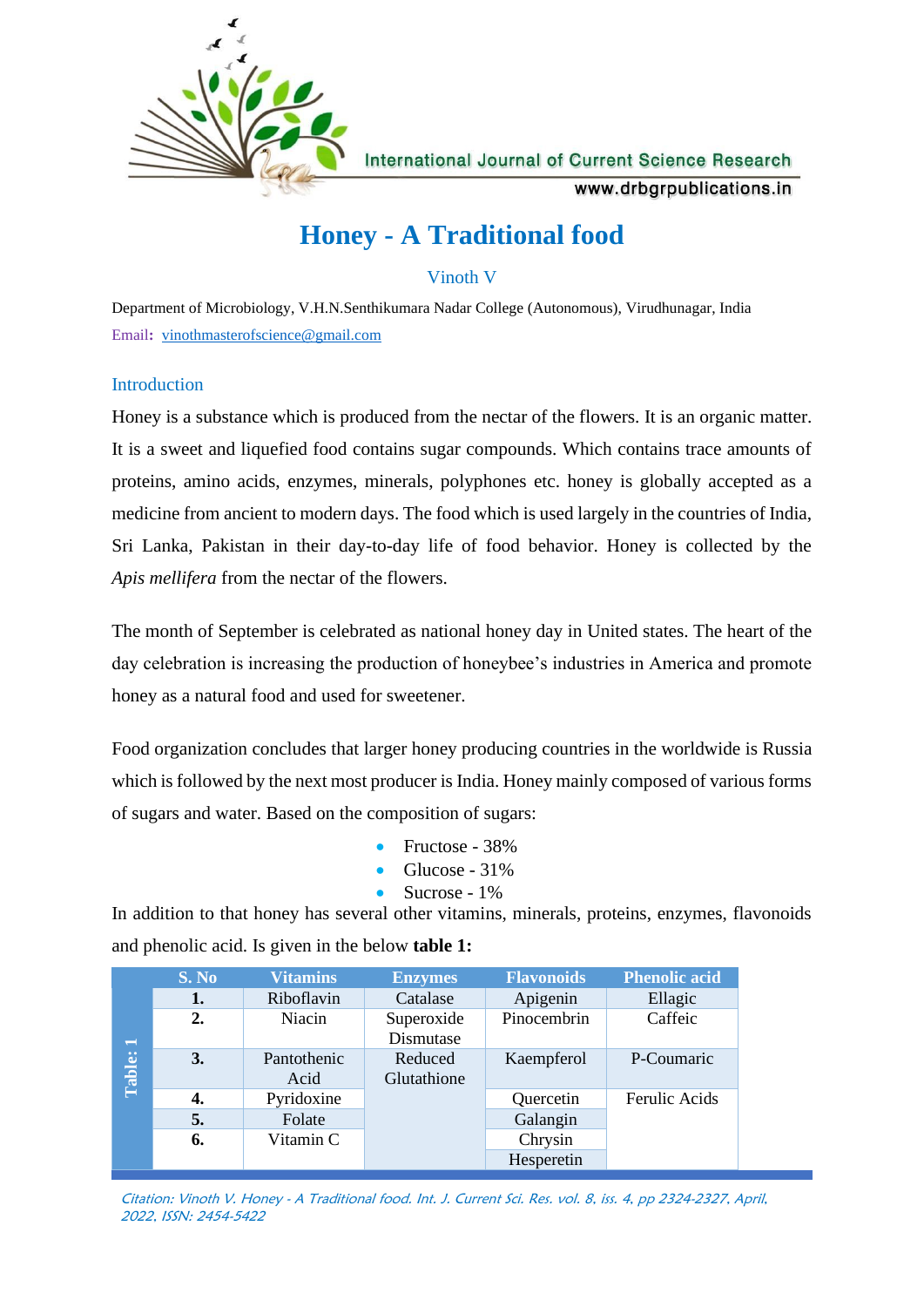The traditional food honey is divided into two types:

- ✓ Navina Madhu
- ✓ Purana Madhu

**Navina Madhu –** which is a pure and fresh honey collected from the hive of bees. Nourishment and increase body weight and act as mild laxative.

**Purana Madhu** – which is represented as an old honey up to one year. It is drier then navina madhu and helps in weight lose reduce fat.

The usage of honey to diabetic patients are from the ancient times. Honey is sweeter than the sugar but the calories are compared with normal sugars are less in sugars present in honey.

# Pharmacological effects of traditional foods

# Relief from stomach pain

With the help of improved experiments scientist have discovered the traditional traits of honey. Mostly honey is used to treat gastrointestinal track infection and gastric infection caused by rotavirus. The infection is caused by bacterial attachment in the mucus epithelial cell of the body. The infection is explained by three mechanisms:

- 1. Non-specific mechanical inhibition
- 2. Alter hydrophobicity
- 3. Killing of bacteria by antibacterial activity present in honey

Further honey is used as a remedy for diarrhoea and gastroenteritis by the concentration up to 5% (v/v).

#### Action against inflammation

The anti-inflammatory activity of cyclooxygenase 1 & cyclooxygenase 2 is decreased by the honey. Further honey has a wonderful excellence in treating the inflammation by without creating any side effects such as ulcer, tissue development, immune response and etc.

#### Antioxidant behaviour

Higher antioxidant activity of honey is based on phenolic compound present in increased ratio. The higher phenolic content of honey is indicated by the colour of honey. If the colour of the honey is dark the amount of phenolic compound is high.

The main risk factor for cardiovascular disease is hyperlipidaemia and free radicals. The phenolic compound present in traditional food can reduce the rate of occurrence of the cardio vascular disease.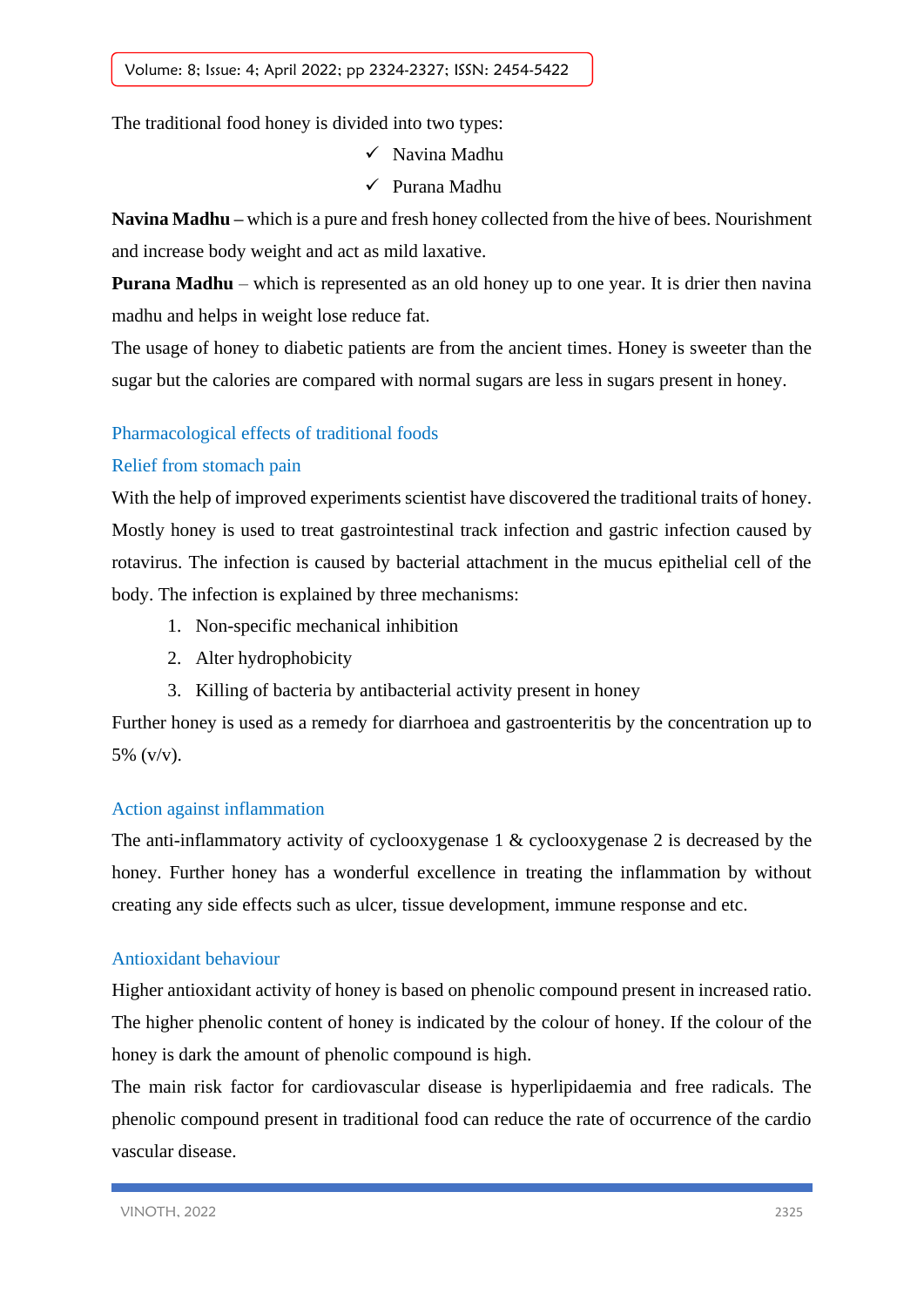#### Wound healing capacity

Honey has healing behaviour such as wound healing, tissue rebuilding, reduced the risk of inflammation, non-adhesive tissue dressing for patients. Honey wound dressing has many clinical traits by fast healing of wounds by promoting tissue regeneration and gives maximum rate of reduced scarring.

#### Antidiabetic activity

The glycemic index is lowered by using honey instead of using glucose or sucrose for type I and type II diabetics. The absorption of digested food is reduced by the lowered glycemic index. Due to recent elaborate study about the honey can shows the various traits in humans such as:

- $\checkmark$  Insulin secretion
- $\checkmark$  Improves lipid profiles
- $\checkmark$  Haemoglobin concentration can be elevated
- $\checkmark$  Blood glucose level can be reduced.

#### Antimicrobial activity

The promising fact of antibacterial activity can be observed in various organisms are given in the below **table 2:**

| <b>Table: 2</b> |                             |  |  |  |
|-----------------|-----------------------------|--|--|--|
| S. No           | <b>Bacterial species</b>    |  |  |  |
| 1.              | <b>Bacillus</b> anthracis   |  |  |  |
| 2.              | Corynebacterium diphtheriae |  |  |  |
| 3.              | Haemophilus influenzae      |  |  |  |
| 4.              | Klebsiella pneumoniae       |  |  |  |
| 5.              | Listeria monocytogenes      |  |  |  |
| 6.              | Mycobacterium tuberculosis  |  |  |  |
| 7.              | Vibrio cholerae             |  |  |  |
| 8.              | Streptococcus pyogenes      |  |  |  |
| 9.              | Pneumoniae                  |  |  |  |
| 10.             | Strep.,                     |  |  |  |
| 11.             | Streptococcus mutans        |  |  |  |
| 12.             | Streptococcus faecalis      |  |  |  |
| 13.             | Staphylococcus aureus       |  |  |  |
| 14.             | Shigella dysentery          |  |  |  |
| 15.             | Serratia marcescens         |  |  |  |
| 16.             | Salmonella typhi            |  |  |  |
| 17.             | Salmonella diarrhea         |  |  |  |
| 18.             | Acinetobacter spp           |  |  |  |
| 19.             | Pasteurella multocida       |  |  |  |
| 20.             | Pseudomonas aeruginosa      |  |  |  |
| 21.             | Proteus species             |  |  |  |
| 22.             | Yersinia enterocolitica     |  |  |  |